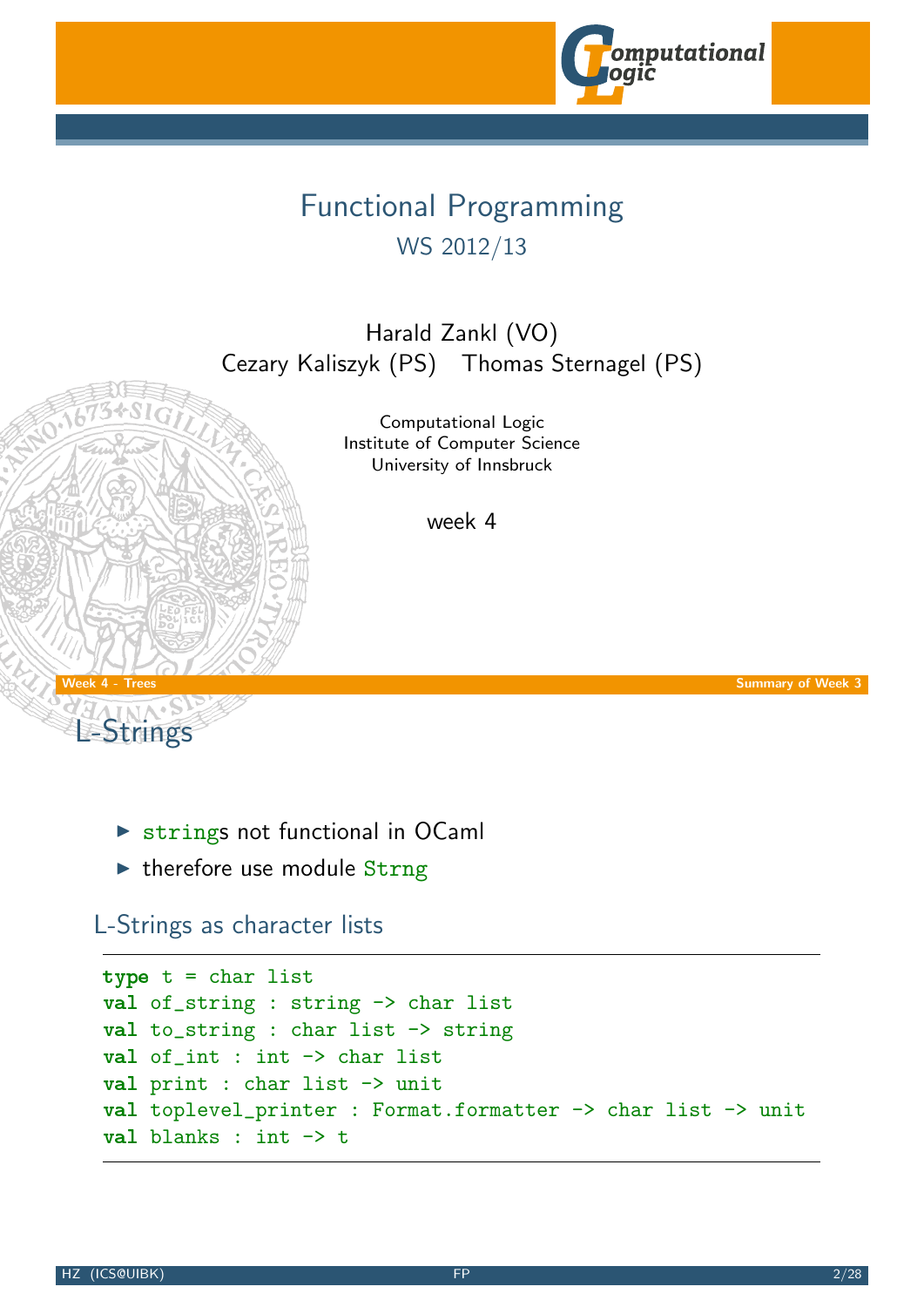## Setting Up the Interpreter

current directory home directory

- ▶ .ocamlinit (searched in (and  $\sim$  $\tilde{\hspace{0.5cm}}$  )
- $\triangleright$  write modules for custom interpreter to file.mltop
- $\triangleright$  compile with 'ocamlbuild file.top'
- $\triangleright$  start with  $'.$  / file.top $'$

Example

| AsciiArt |  |  |
|----------|--|--|
| Lst      |  |  |
| Picture  |  |  |
| Strng    |  |  |
|          |  |  |

w03.mltop

# HZ (ICS@UIBK) 3/28

Week 4 - Trees

## This Week

Practice I

OCaml introduction, lists, strings, trees

### Theory I

lambda-calculus, evaluation strategies, induction, reasoning about functional programs

#### Practice II

efficiency, tail-recursion, combinator-parsing

#### Theory II

type checking, type inference

#### Advanced Topics

lazy evaluation, infinite data structures, monads, ...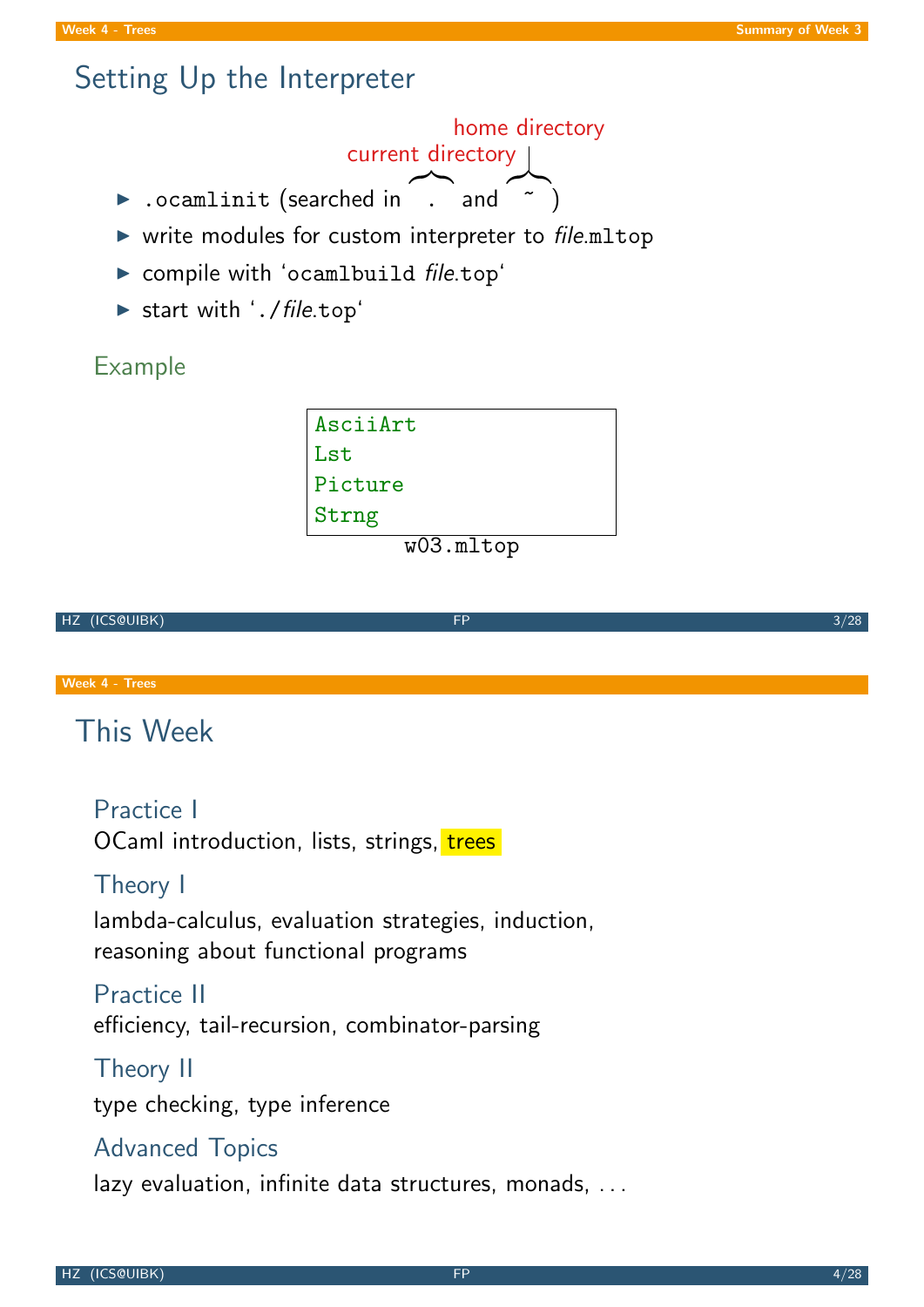### What Are Trees?

Definition (Tree) (rooted) tree  $T = (N, E)$ 

- $\triangleright$  set of nodes N
- $\triangleright$  set of edges  $E \subset N \times N$
- ► unique root of  $T$  (root( $T$ )  $\in$  N) without predecessor
- $\blacktriangleright$  all other nodes have exactly one predecessor
- $\blacktriangleright$  leaf is node without successor

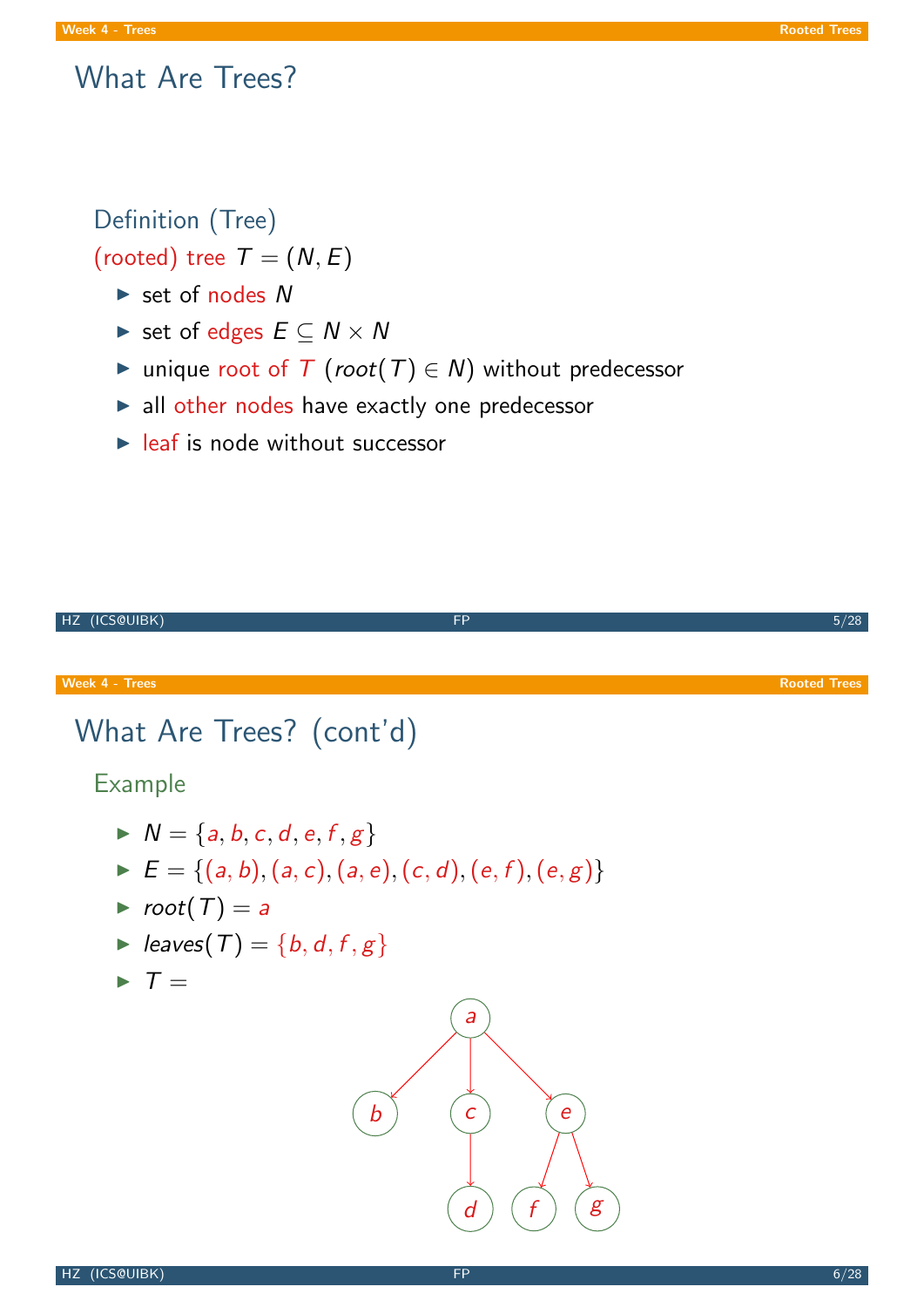<span id="page-3-0"></span>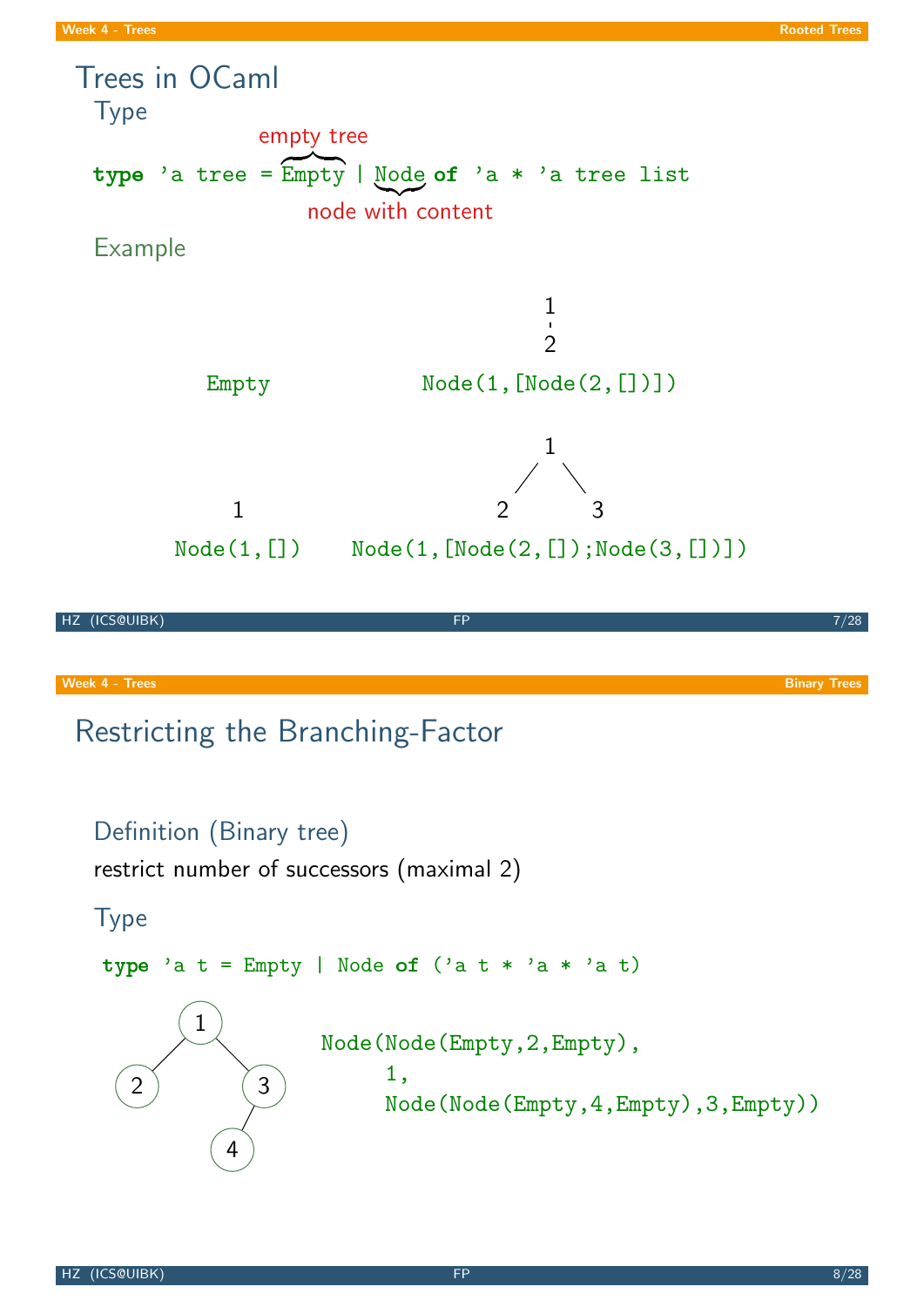### Functions on BinTrees

```
Definition (Size)
```
size of a tree equals number of nodes

```
let rec size = function Empty \rightarrow 0| Node(1, _r) -> size 1 + size r + 1
```
### Definition (Height)

height of a tree is length of longest path from root to some leaf

```
let rec height = function
 | Empty -> 0
 | Node(1, _-, r) \rightarrow max (height 1) (height r) + 1
```


- **De convention: do not draw 'Empty' nodes**
- $\triangleright$  size  $T = 5$
- $\blacktriangleright$  height  $T = 3$

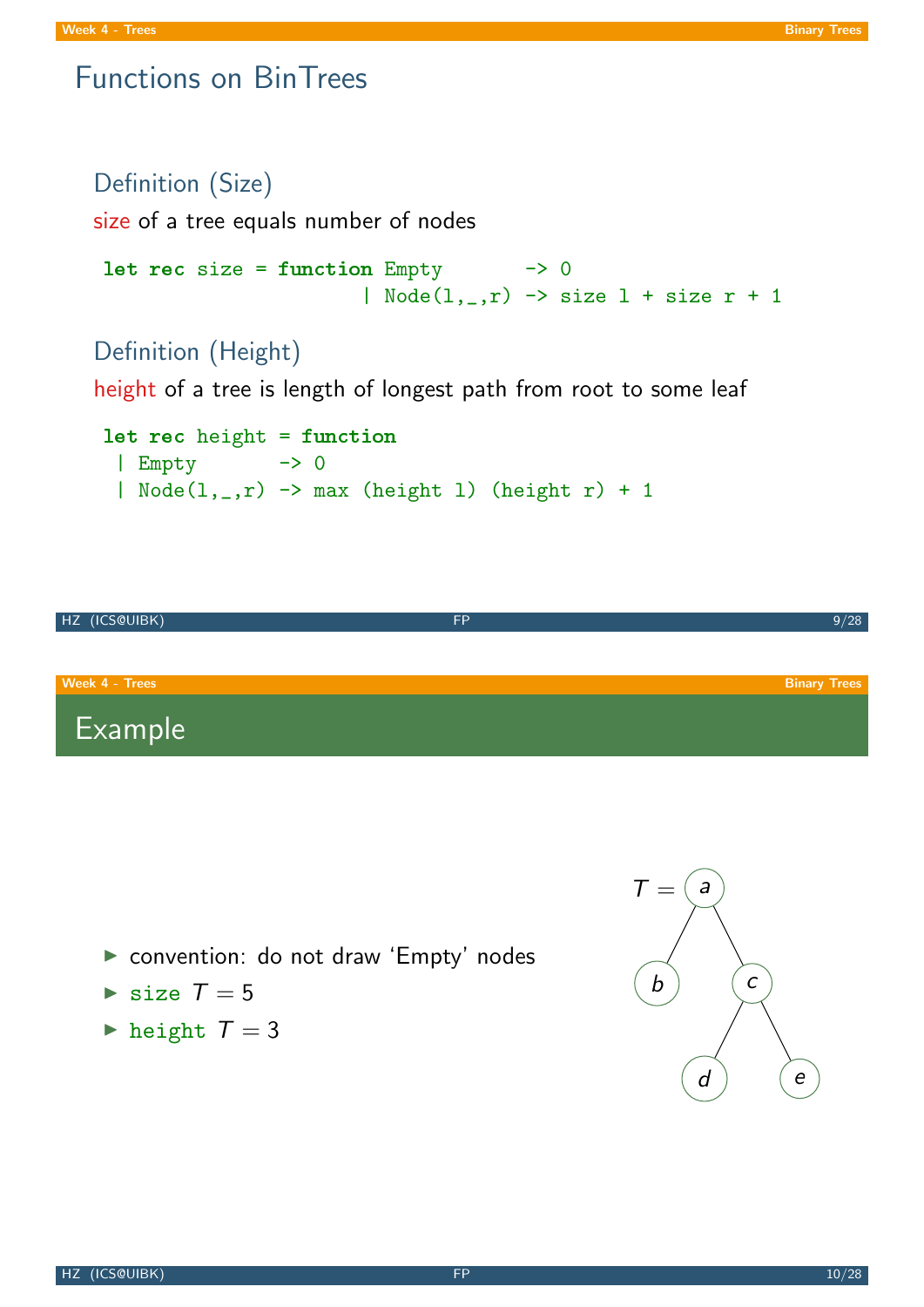## Creating Trees of Lists

The easy way

let rec of\_list = function  $[] \longrightarrow$  Empty | x::xs -> Node(Empty,x,of\_list xs)

Example



| HZ (ICS@UIBK)                                                                                                            | <b>FP</b>                                 |                     | $\frac{1}{11/28}$   |
|--------------------------------------------------------------------------------------------------------------------------|-------------------------------------------|---------------------|---------------------|
|                                                                                                                          |                                           |                     |                     |
| <b>Week 4 - Trees</b>                                                                                                    |                                           |                     | <b>Binary Trees</b> |
| The fair way                                                                                                             | Creating Trees of Lists (cont'd)          |                     |                     |
| $let$ rec make = function<br>$ $ $[$ $\rightarrow$ Empty<br>$\vert$ xs $\rightarrow$                                     |                                           |                     |                     |
| $let m = List.length xs / 2 in$<br>$let (ys, zs) = List.split_at m xs in$<br>Node (make ys, Lst.hd zs, make (Lst.tl zs)) |                                           |                     |                     |
| <b>Example</b>                                                                                                           |                                           |                     |                     |
|                                                                                                                          |                                           | 3                   |                     |
|                                                                                                                          | make $[1;2;3;4] \rightarrow$ <sup>+</sup> | $\overline{2}$<br>4 |                     |

1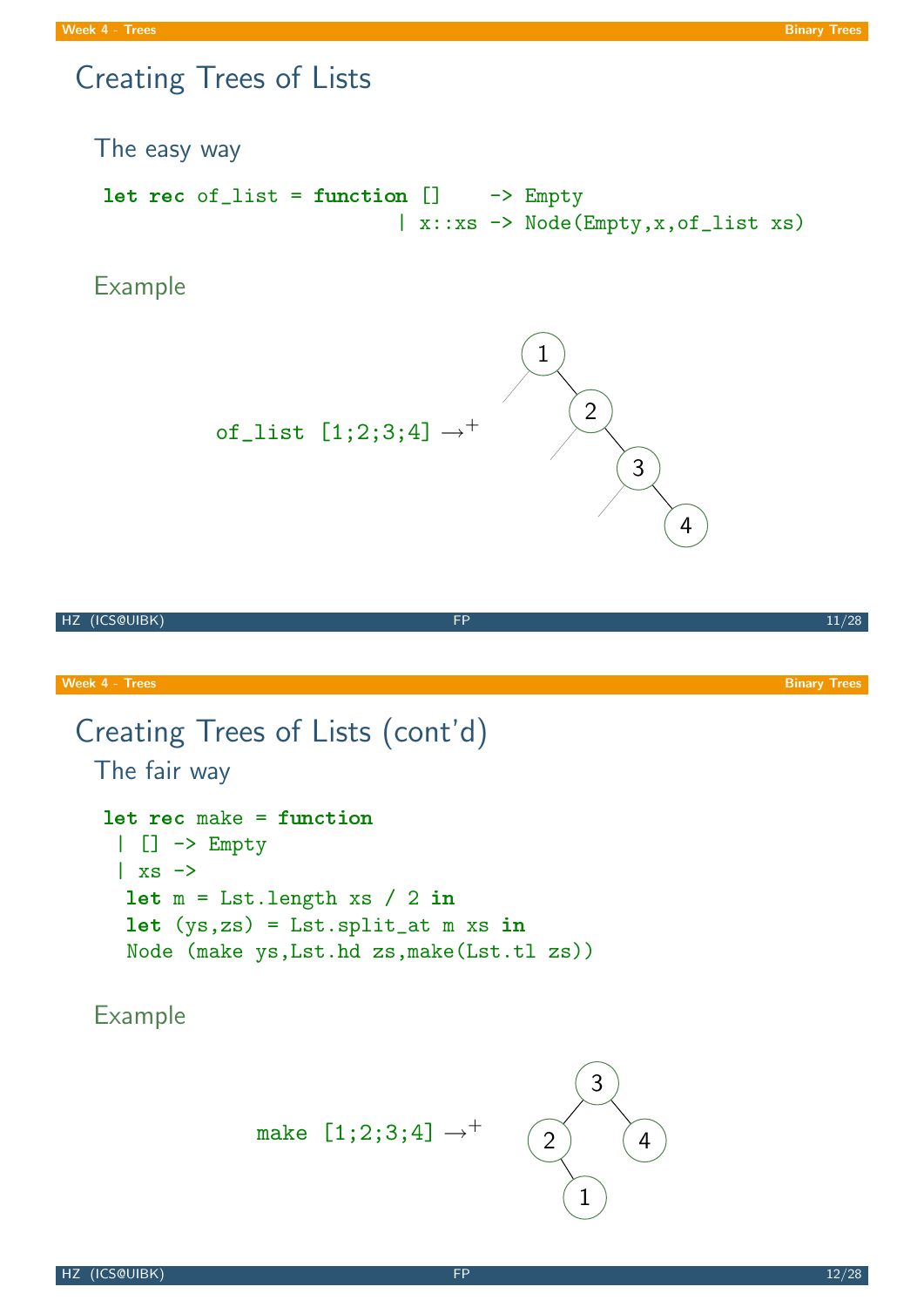## Creating Trees of Lists (cont'd)

Ordered insertion

```
let rec insert c v = function
 | Empty -> Node(Empty,v,Empty)
 | Node(1, w, r) -> if c v w < 1 then Node(insert c v 1, w, r)
                               else Node(l,w,insert c v r)
```
Example



HZ (ICS@UIBK) FP 13/28

Week 4 - Trees Binary Trees Binary Trees Binary Trees Binary Trees Binary Trees Binary Trees Binary Trees Binary Trees

## Creating Trees of Lists (cont'd)

#### Search trees

```
let search_tree c = Lst.foldl (fun t v \rightarrow insert c \vee v) Empty
```
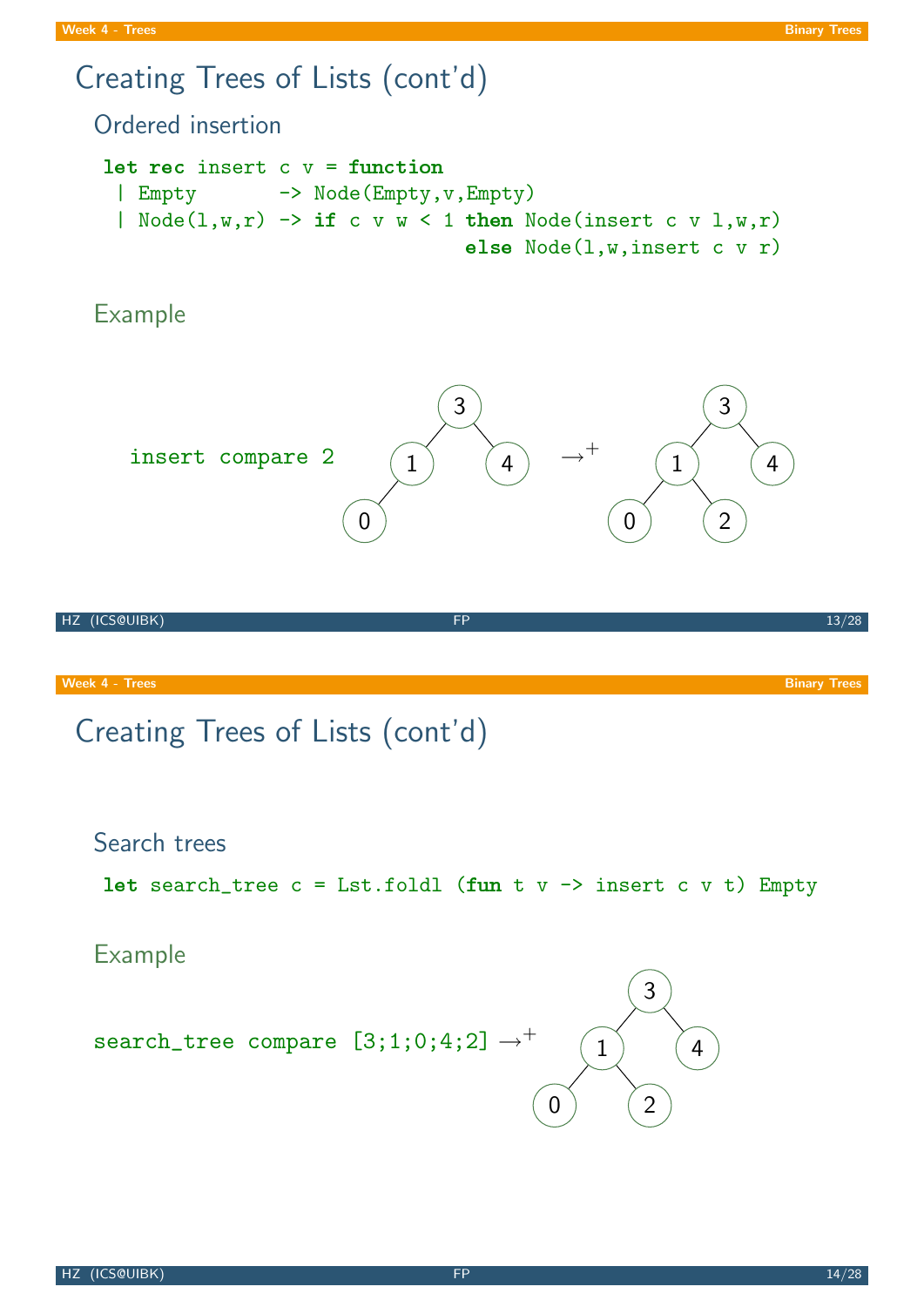## Transforming Trees Into Lists

#### Flatten

```
let rec flatten = function
 | Empty -> []
 | Node(l,v,r) -> (flatten l)@(v::flatten r)
```
### Example





#### **Week 4 - Trees Binary Trees** Binary Trees Binary Trees Binary Trees Binary Trees Binary Trees Binary Trees Binary

## A Sorting Algorithm for Lists

let sort c xs = BinTree.flatten(BinTree.search\_tree c xs)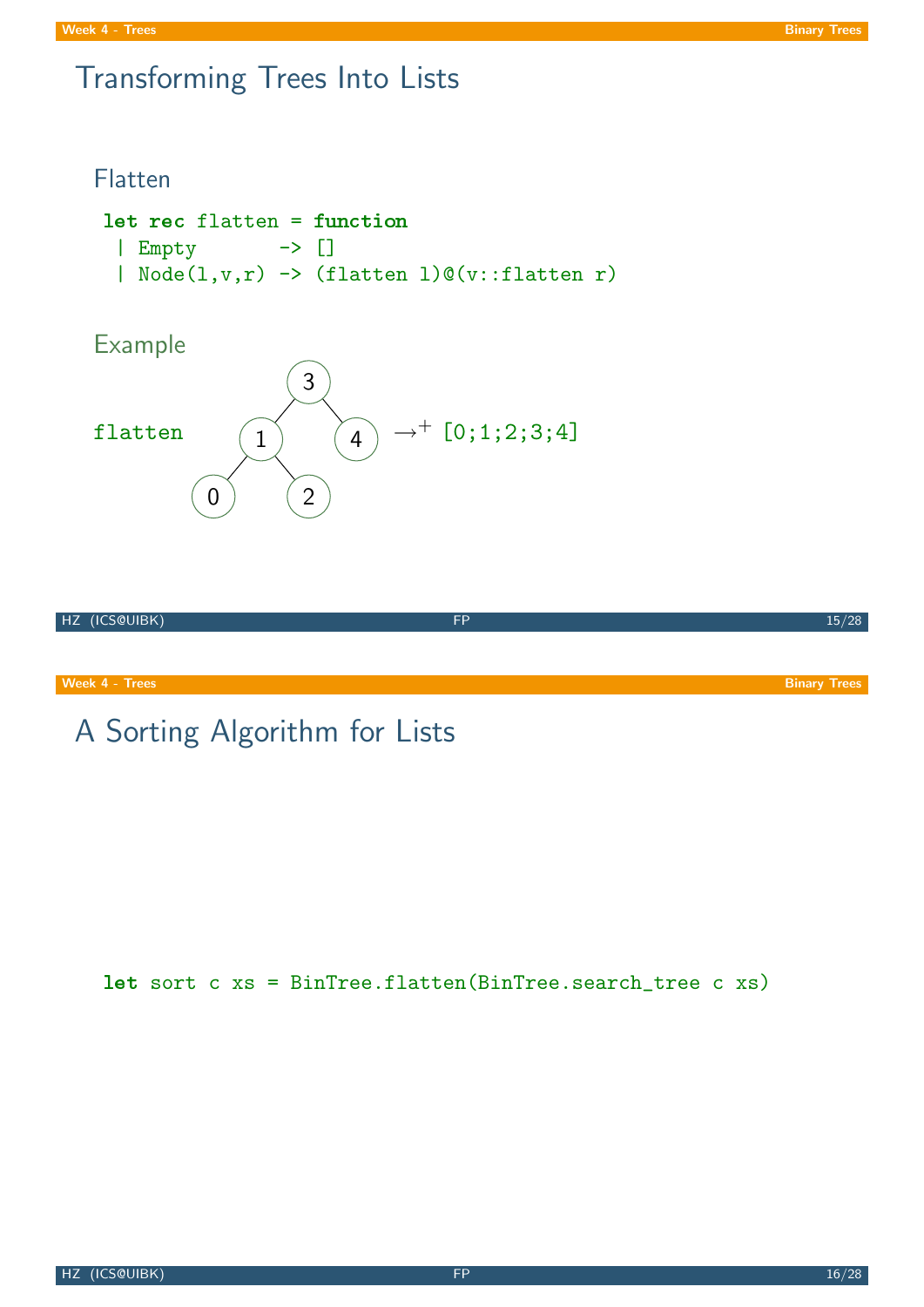### The Idea

Reduce storage size

- $\triangleright$  ASCII uses 1 byte per character
- **Exercise Frequent characters 'short'**

#### Example

#### Text: text'

▶ 32 bits in ASCII (01110100011001010111100001110100)

 $\blacktriangleright$  using  $t \mapsto 0$  $\text{e}\mapsto 10$  $x \mapsto 11$ 6 bits needed (010110)

$$
HZ (ICS@UIBK) \qquad \qquad \text{FP} \qquad \qquad \text{17/28}
$$

Week 4 - Trees Huffman Coding Communication and the Communication of the Communication of the Huffman Coding Huffman Coding

## Some More Useful List Functions

```
let concat xs = foldr (0) [] xslet rec take_while p = function
 | | | | | \rightarrow |\vert x::xs \rightarrow if p x then x :: take_while p xs else []
let rec drop_while p = function\begin{array}{ccc} \vert & \vert & \vert \end{array}|x:txs as list \rightarrow if p x then drop_while p xs else list
let span p xs = (take_while p xs, drop_while p xs)
let rec until p f x = if p x then x else until p f (f x)
```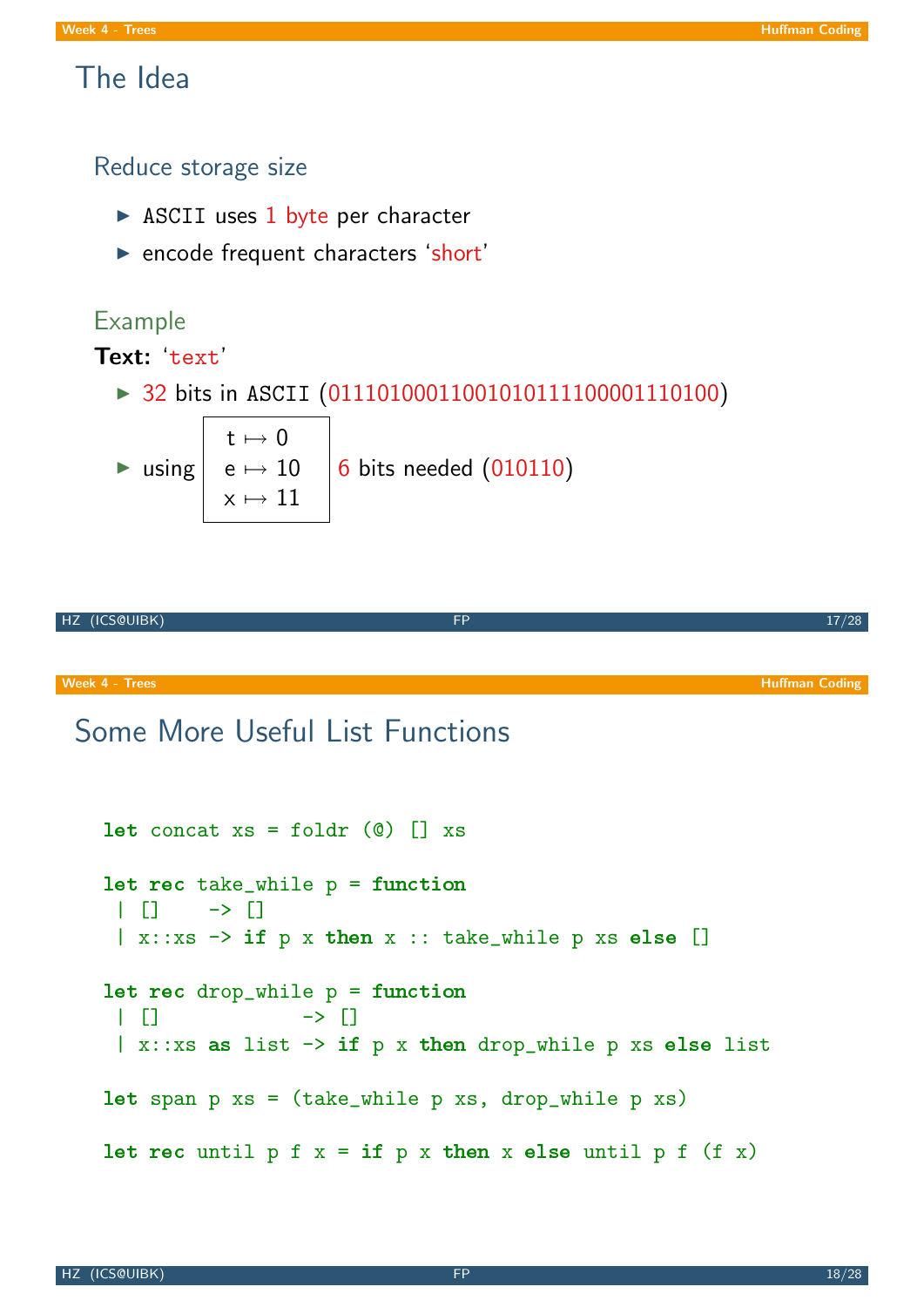## Counting Symbol Frequency

### **Collate** let rec collate = function  $| 1 \t1$   $-2 \t1$  $|$  w:: ws as  $xs$  -> let  $(ys, zs) = List_span ((=)w) xs in$ (Lst.length ys,w) :: collate zs

\n
$$
\text{collate } [\text{'a'}; \text{'a'}; \text{'b'}; \text{'c'}; \text{'c'}; \text{'c'}] \rightarrow^+
$$
\n

\n\n $\left[ (2, \text{'a'}); (1, \text{'b'}); (3, \text{'c'}) \right]$ \n

\n\n $\text{collate } [\text{'a'}; \text{'a'}; \text{'b'}; \text{'a'}; \text{'a'}; \text{'a'}; \text{'a'}] \rightarrow^+$ \n

\n\n $\left[ (2, \text{'a'}); (1, \text{'b'}); (3, \text{'a'}) \right]$ \n

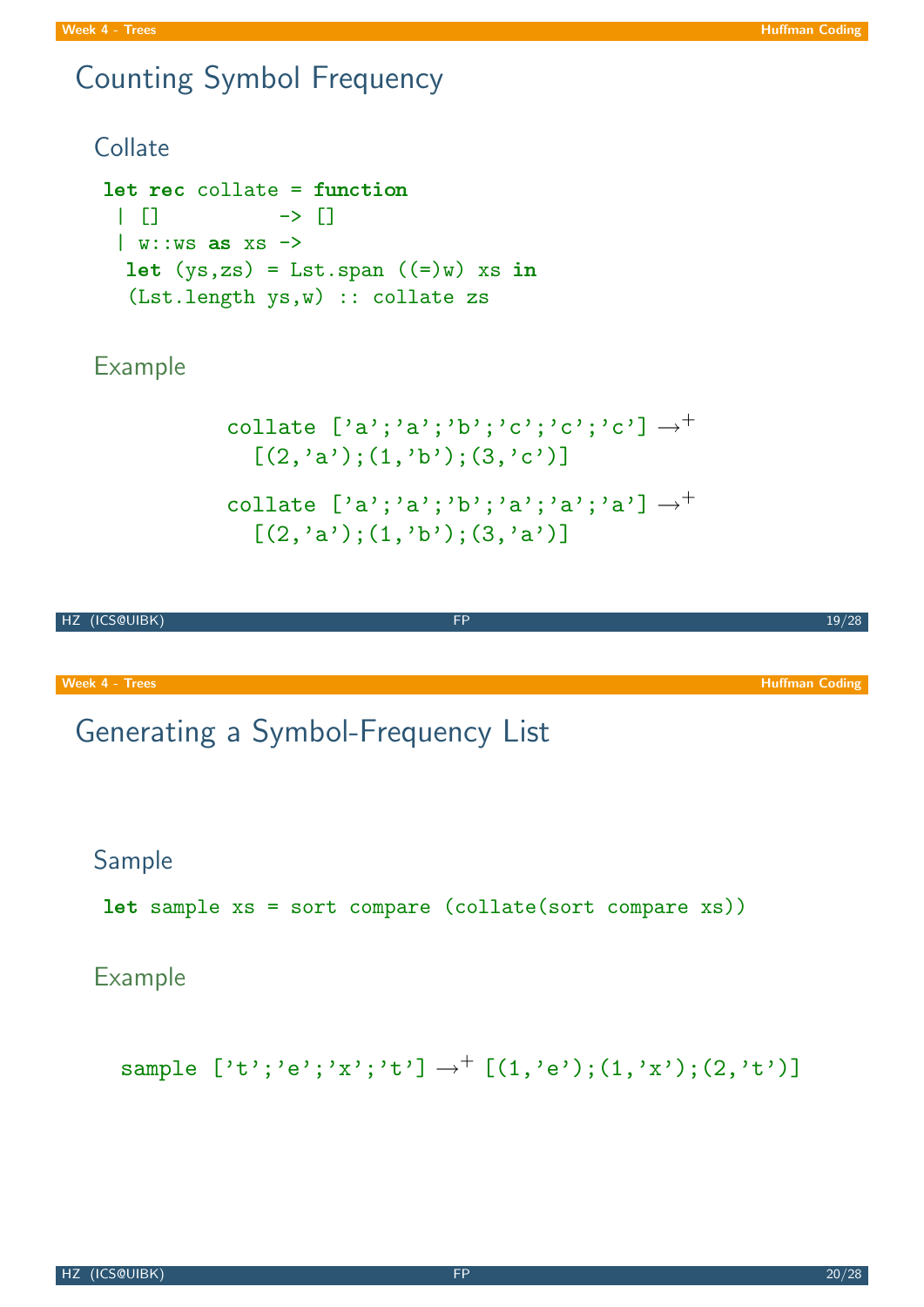### Huffman Trees

- lacktriangleright (= frequency) + character
- $\triangleright$  other nodes store sum of weights of subtrees

#### Type

type 'a option = None | Some of 'a (predefined) type node =  $(int * char option)$ type t = node btree

### Example





## Building the Huffman Tree

### Step 1

 $\triangleright$  transform the symbol-frequency list into a list of Huffman trees

```
let mknode c) = Node(Empty, (w, Some c), Empty)
```

$$
\begin{array}{ll}\n\text{Lst}.\texttt{map } \texttt{mknode} & \left[ (1, 'e'); (1, 'x'); (2, 't') \right] \\
\rightarrow^+ \left[ \left( 1, e \right) \right]; \left[ (1, x) \right]; \left[ (2, t) \right]\n\end{array}
$$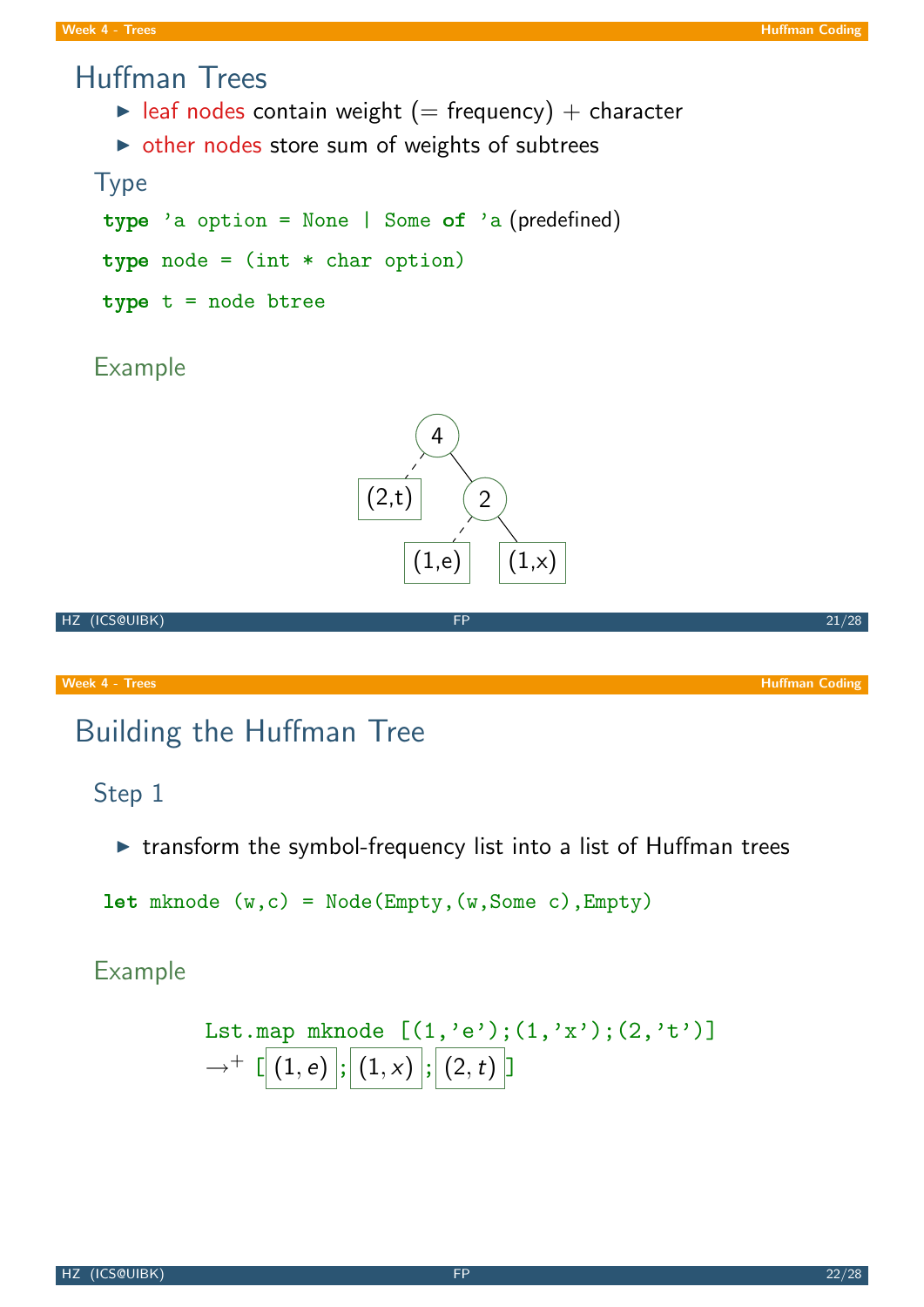## Building the Huffman Tree (cont'd)

```
Step 2
     \triangleright combine first two trees until only one left
    let weight = function
     | Node(\_,(w,\_), ) -> w
     | _ -> failwith "empty tree"
    let combine = function
     | xt::yt::xts -> let w = weight xt + weight yt in
      insert (Node(xt,(w,None),yt)) xts
     | _ -> failwith "length has to be greater than 1"
    let insert vt wts =
     let (xts, yts) =Lst.span (fun x \rightarrow weight x \leftarrow weight vt) wts in
     xts@(vt::yts)
HZ (ICS@UIBK) FP 23/28
Week 4 - Trees Huffman Coding Community Community Community Community Community Community Community Community Community Community Community Community Community Community Community Community Community Community Community 
 Building the Huffman Tree (cont'd)
   Step 2 (cont'd)
     \triangleright combine first two trees until only one left
    let tree xs =
     Lst.hd(Lst.until is_singleton combine (Lst.map mknode xs))
   Example
       tree [(1,'e');(1,'x');(2,'t')] \rightarrow4
                                                      (2,t) (2)
```
 $(1, e)$   $(1, x)$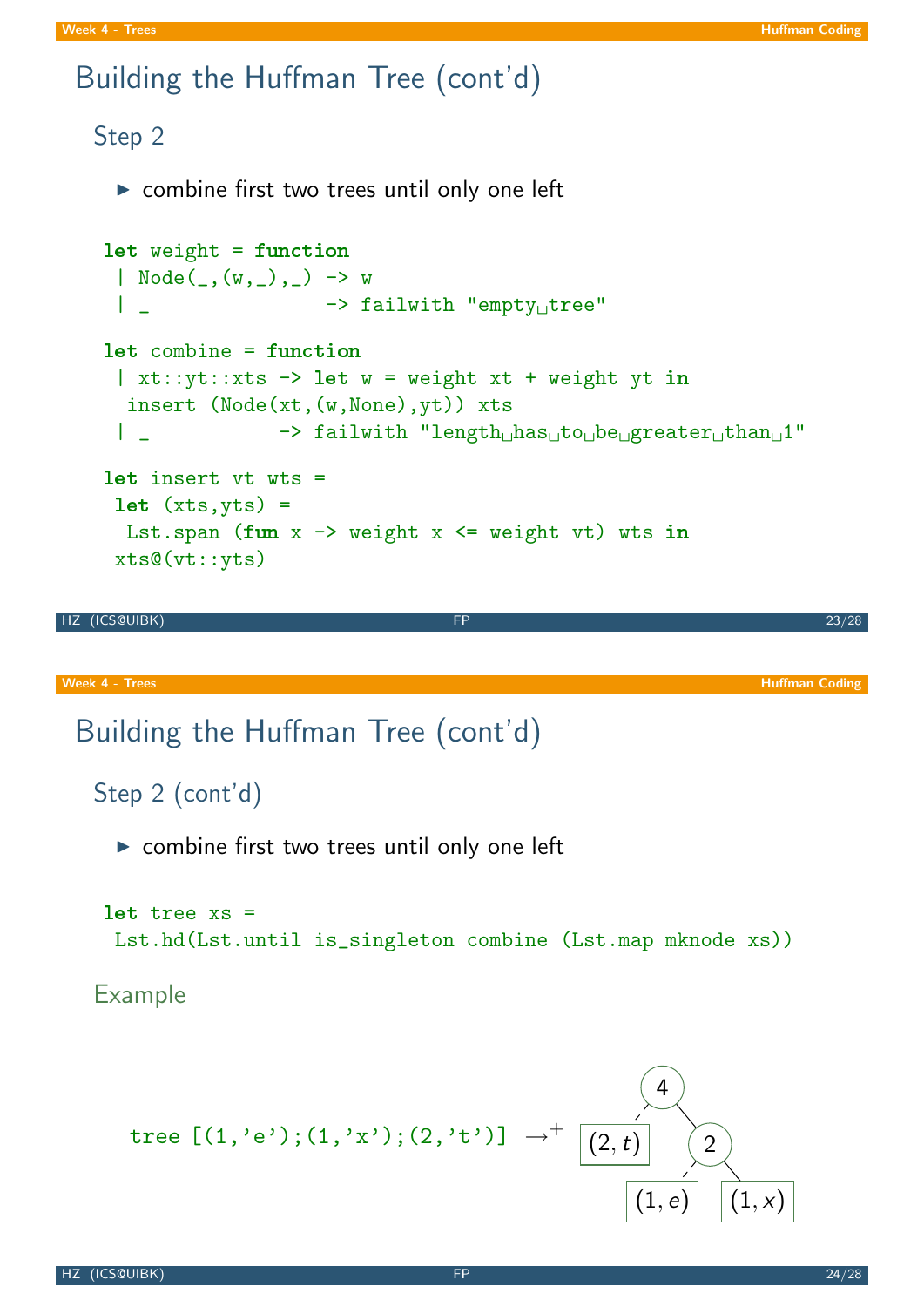## Generating a Code-Table

### Encoding

 $\triangleright$  Which code corresponds to a given character?

### Example





# Generating a Code-Table (cont'd)

### Encoding

 $\triangleright$  Which code corresponds to a given character?

```
let rec table = function
 | Node(Empty,(_,Some c),Empty) -> [(c,[])]
 | Node(1, _- ,r)(Lst.\texttt{map} (fun (c, code) \rightarrow (c, 0::code)) (table 1))@(Lst.\texttt{map} (fun (c, code) \rightarrow (c,1::code)) (table r))| _ -> failwith "the Huffman tree is empty"
```